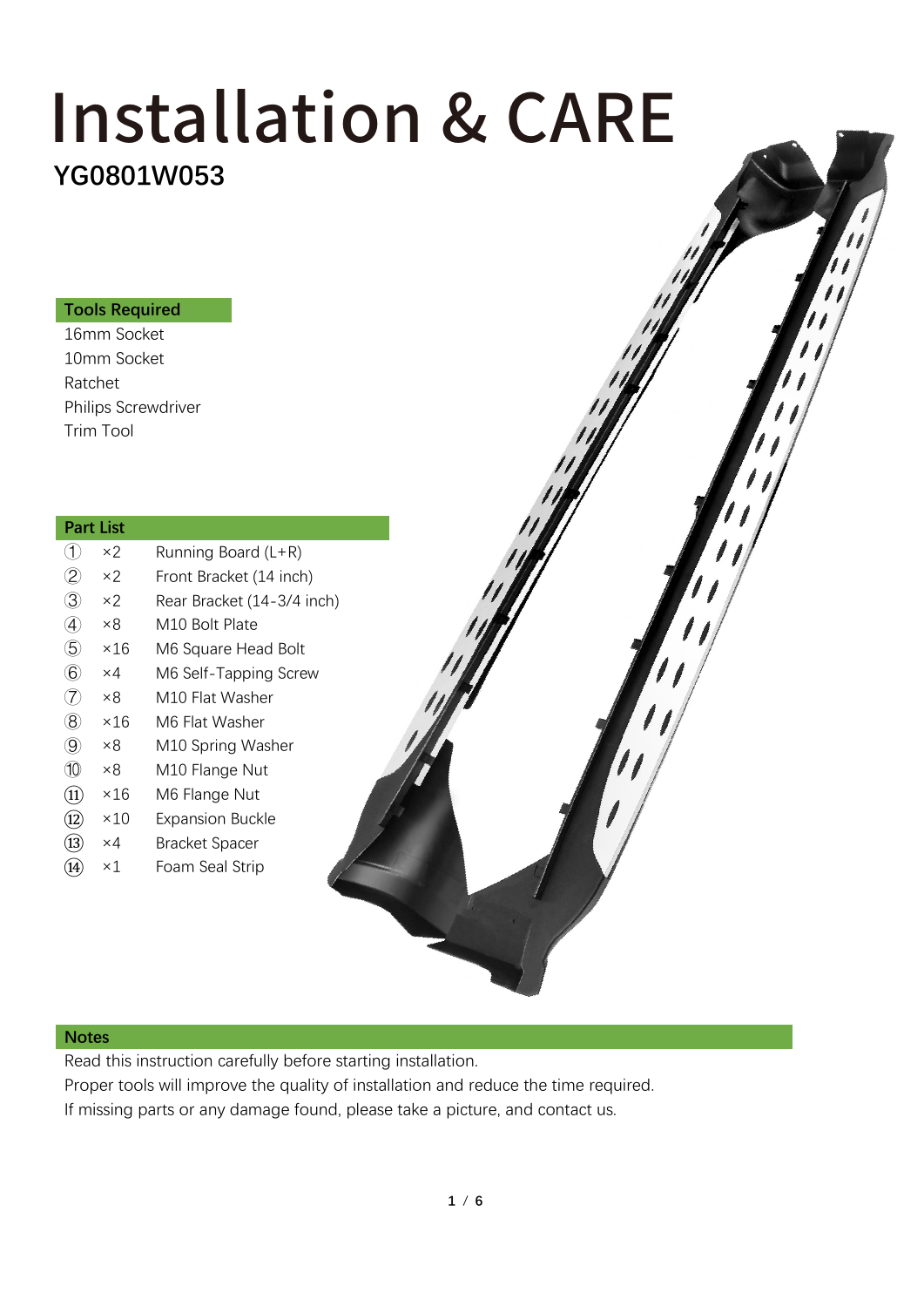#### **Step 1:**

- 1. Under the vehicle, pry up (6) rivets securing the splash guard.
- 2. Remove (1) M6 bolt in front wheel well and (3) rivets in rear wheel well.
- 3. Pull the splash guard outward and remove from vehicle.
- 4. Locate (2) mounting positions each side.





### **Step 2:**

1. Insert M10 bolt plates into oval holes on the body panel, (4) bolt plates each side.

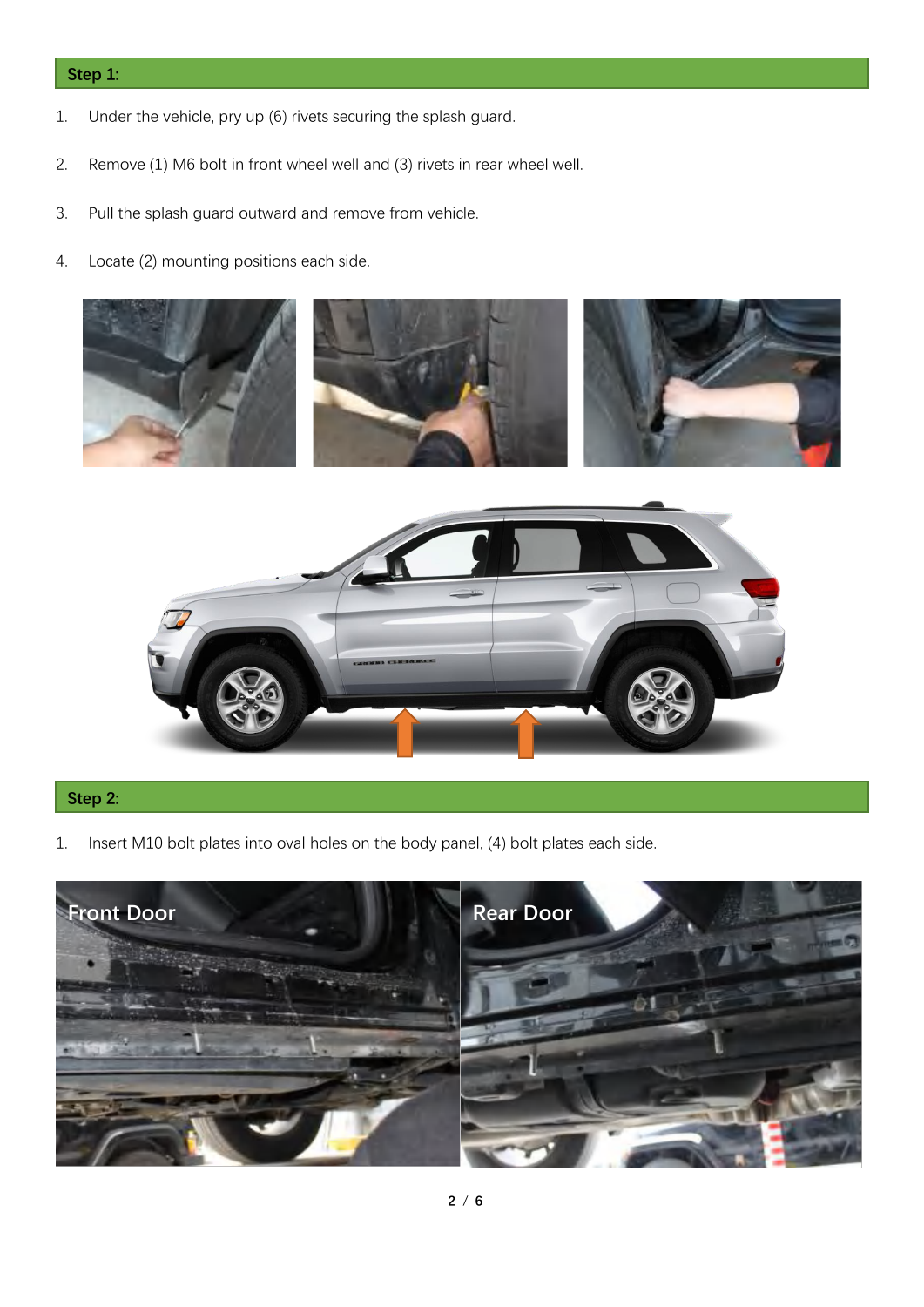2. Attach the front bracket to the body panel, feed studs through mounting holes on bracket.



3. Secure the front bracket using (2) M10 flat washers, (2) M10 spring washers, (2) M10 flange nuts.



Note: passenger side is shown.

#### **Step 3:**

1. Attach the rear bracket to the body panel, feed studs through mounting holes on bracket.



2. Secure the rear bracket using (2) M10 flat washers, (2) M10 spring washers, (2) M10 flange nuts.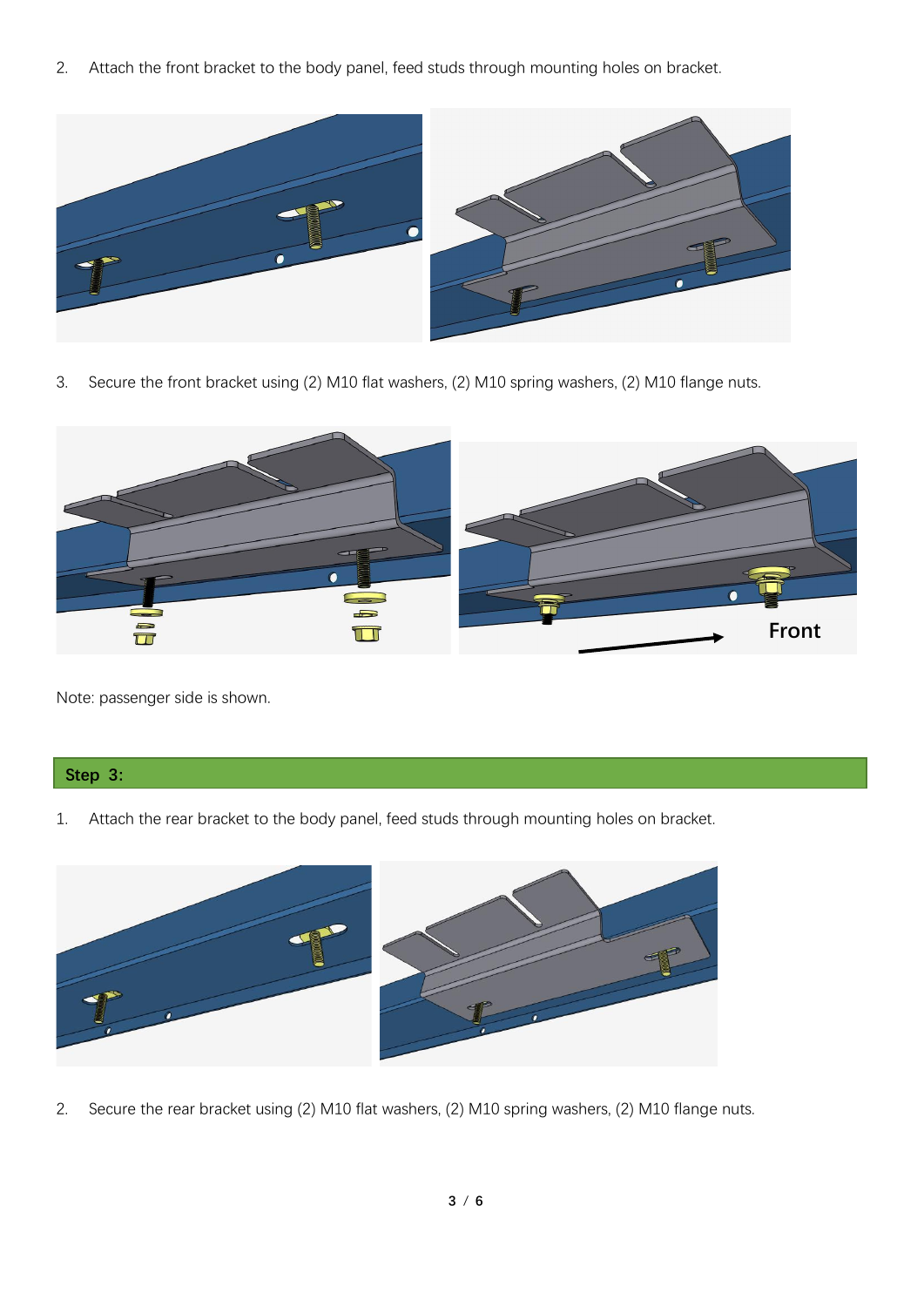

#### **Step 4:**

- 1. Insert (8) M6 square bolts into the mounting rails behind running board, (4) bolts per rail.
- 2. Place running board onto brackets.
- 3. Slide square bolts to align the slots on brackets.
- 4. Secure running board using (8) M6 flat washer, (8) M6 flange nuts.



Note: The running board may too close to interfere the passenger side door. Please refer following step to adjust.

- 1. Remove running board and brackets from vehicle.
- 2. Attach the bracket spacers to body panel before attach brackets.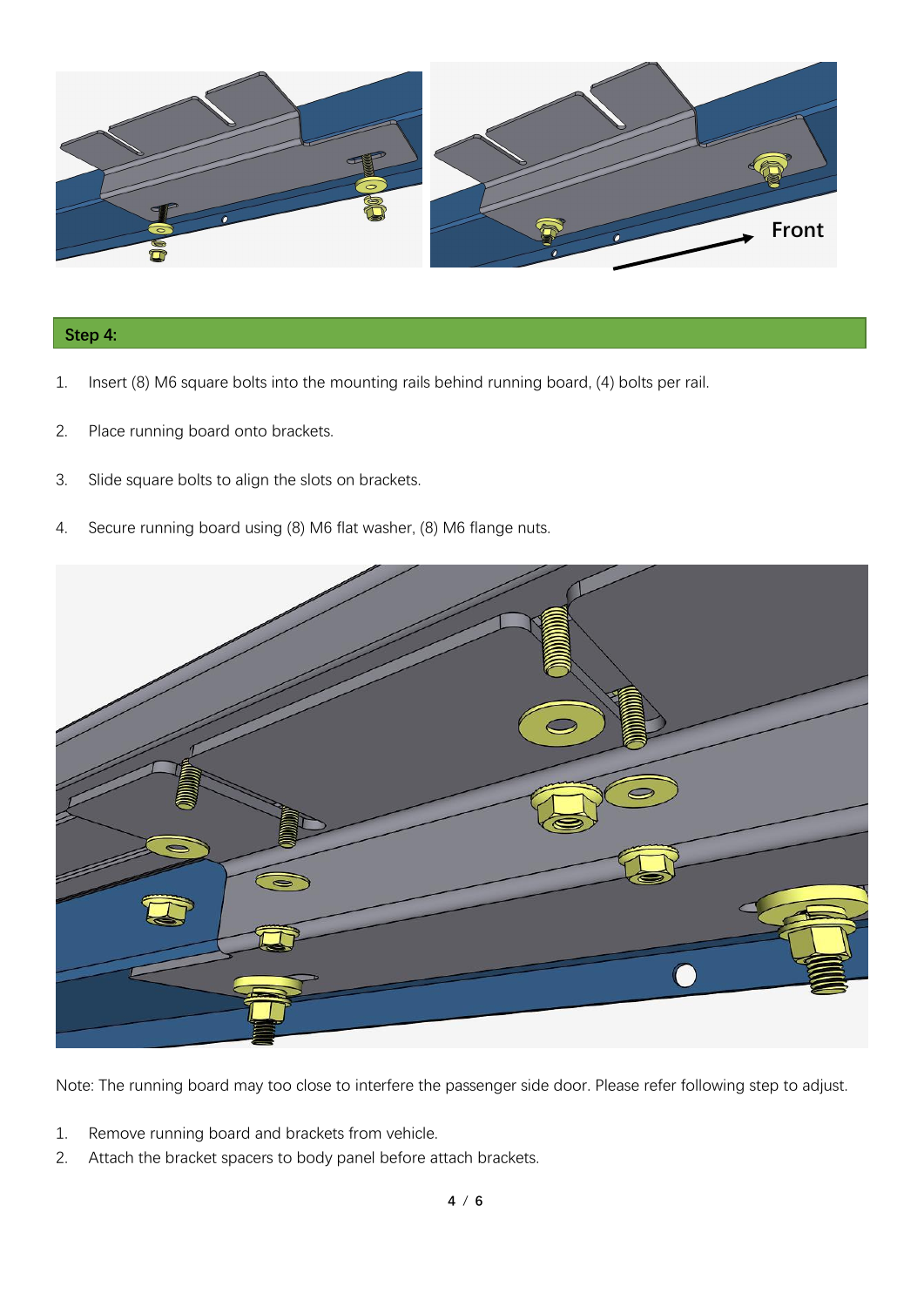

3. Reinstall all hardware.

#### **Step 5:**

- 1. Push the running board inward to engage all claws and clips. Seal the gap using the foam seal strip.
- 2. Attach the rear splash guard to the rear end of the running board, using (2) rivets, (1) factory hex screw, (2) M6 self-tapping screws to secure.





3. Secure the front end of running board using (2) rivets.



4. Tighten all hardware, period check to ensure all mounting hardware remains secure and tight.